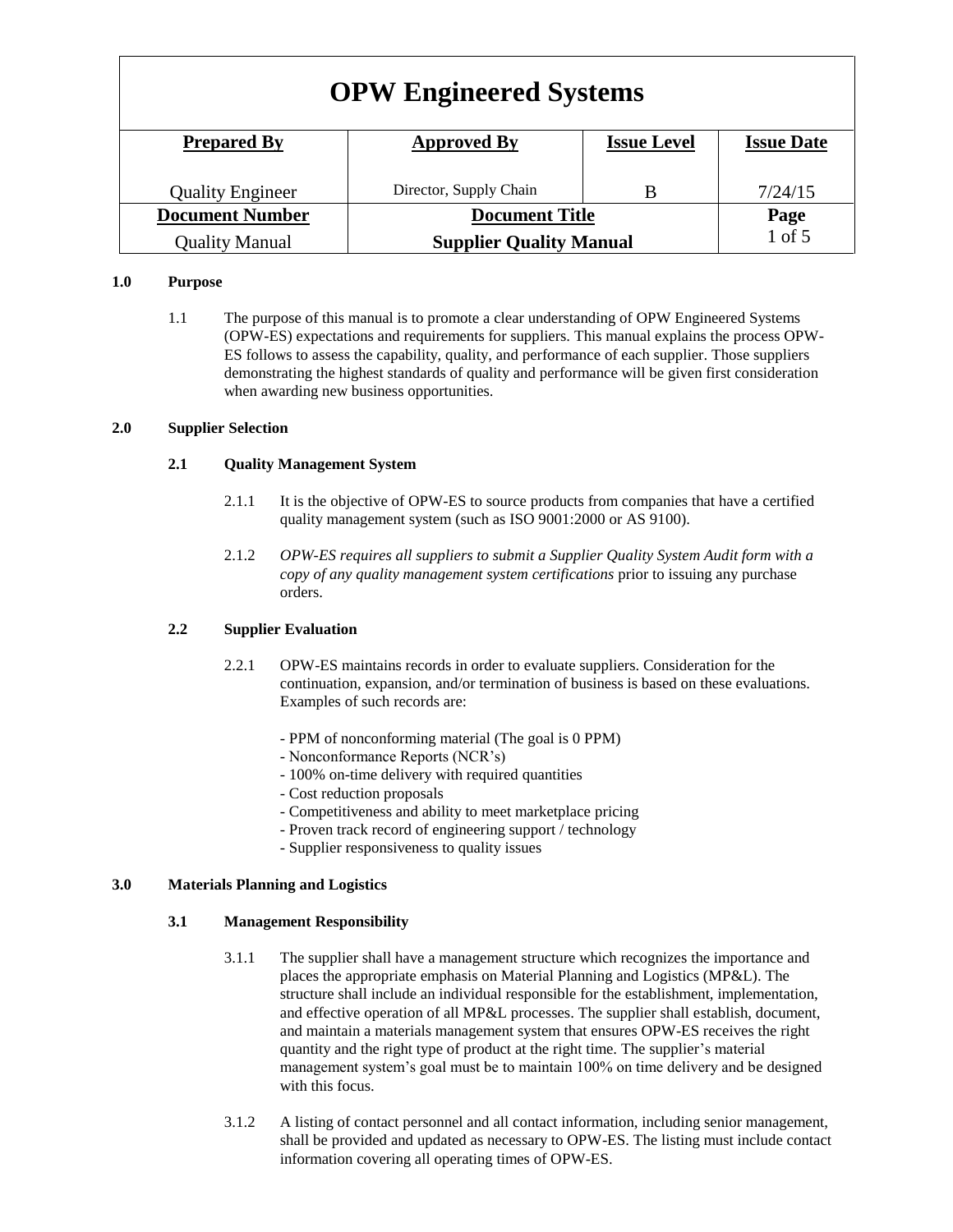| <b>OPW Engineered Systems</b> |                                |                    |                   |
|-------------------------------|--------------------------------|--------------------|-------------------|
| <b>Prepared By</b>            | <b>Approved By</b>             | <b>Issue Level</b> | <b>Issue Date</b> |
| <b>Quality Engineer</b>       | Director, Supply Chain         | В                  | 7/24/15           |
| <b>Document Number</b>        | <b>Document Title</b>          |                    | Page              |
| <b>Quality Manual</b>         | <b>Supplier Quality Manual</b> |                    | $2$ of $5$        |

## **3.2 Purchase order acceptance, scheduling, and shipping**

- 3.2.1 The supplier shall have a process to review all incoming purchase orders to ensure that all requirements are able to be met including product, quantity, *revision level*, and delivery date. Any requirement that cannot be met must be communicated to OPW-ES immediately prior to order acknowledgement.
- 3.2.2 The supplier's scheduling system shall be maintained to correlate with OPW-ES delivery requirements. The scheduling system shall be sufficiently robust to minimize the need for excess or premium freight charges. The scheduling system shall be used to project forward OPW-ES delivery requirements taking into account the lead time to procure subcontractor material and for internal manufacturing. The scheduling system shall be capable of detecting potential issues with meeting OPW-ES requirements in time to take corrective action and insulate the impact to OPW-ES.
- 3.2.3 The supplier shall have a process to ensure that outgoing shipments comply with applicable regulations and to generate the paperwork required by OPW-ES to eliminate any delay in outbound shipments. The supplier's materials management system shall include the method used to communicate all shipping requirements such as routings specified by OPW-ES or the contracted third party logistics provider to the shipping area.

## **4.0 Quality Requirements**

## **4.1 Non-conforming Material**

- 4.1.1 OPW-ES has the expectation that all materials purchased will arrive at our facility defect free. If product is found to be nonconforming at OPW-ES, the supplier is expected to provide the resources necessary to contain, evaluate, sort, and/or scrap the nonconforming product.
- 4.1.2 A Nonconformance Report (NCR) shall be issued to the supplier when OPW-ES detects nonconforming product, delivery, or supply issues. The *supplier's initial response including containment plan, shall be provided to OPW-ES quality department within (24) hours* from the date the supplier receives notification of the nonconformance.
- 4.1.3 A *written corrective action must be sent to the OPW-ES quality department within (14)*  days detailing the root cause including both short and long-term corrective actions along with the effective dates. *Final resolution, of the corrective action, shall be made within (30) days of the supplier's* submittal. Any request for additional time should be directed to the OPW-ES quality department in writing. The written request shall include the action plan and the time line for implementation.

## **4.2 Material / Product Deviation**

4.2.1 The supplier shall not deviate from OPW-ES engineering drawings, specifications, or other OPW-ES requirements without written approval and/or deviation authorization from OPW-ES engineering and quality departments.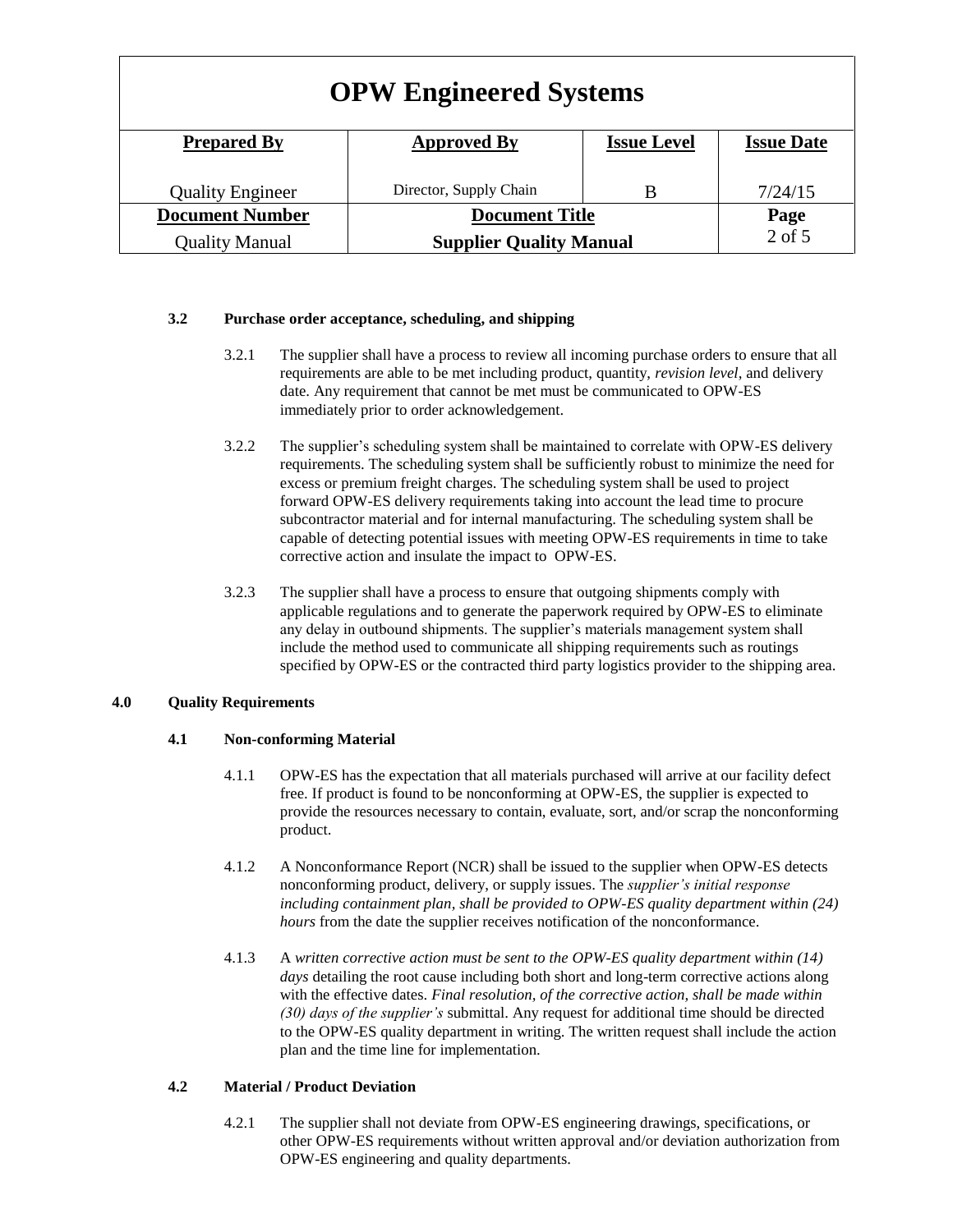| <b>OPW Engineered Systems</b> |                                |                    |                   |
|-------------------------------|--------------------------------|--------------------|-------------------|
| <b>Prepared By</b>            | <b>Approved By</b>             | <b>Issue Level</b> | <b>Issue Date</b> |
| <b>Quality Engineer</b>       | Director, Supply Chain         | B                  | 7/24/15           |
| <b>Document Number</b>        | <b>Document Title</b>          |                    | Page              |
| <b>Quality Manual</b>         | <b>Supplier Quality Manual</b> |                    | 3 of 5            |

- 4.2.2 The supplier is responsible for the quality level of all material and/or product delivered to OPW-ES. If the supplier detects a nonconforming condition, they shall submit a Supplier Request for Deviation form. When received OPW-ES quality and engineering departments will review the request and make a disposition. Defective parts will only be received by OPW-ES that have a signed off Supplier Request for Deviation form accompanying the packing list.
- 4.2.3 OPW-ES has an expectation that product is inspected in a manner that insures all specified tolerances are met, *and at a minimum, that all manufactured parts will be visually inspected prior to shipment.*

## **4.3 Process / Sourcing Changes**

- 4.3.1 OPW-ES must be notified prior to any process / sourcing changes that may affect product quality. OPW-ES reserves the right to request sample parts be submitted for approval. The supplier shall be liable for any defective material, products produced, and consequential damages incurred as a result of changes made without sample approval by OPW-ES.
- 4.3.2 The supplier shall not dispose of or rework tooling from past models or inactive parts without proper authorization from OPW-ES.

## **4.4 Product Identification, Status, and Material / Record Traceability**

- 4.4.1 The supplier shall have a system to ensure that all component parts and containers are identified. Status (acceptable, scrap, rework, etc) of all material must be maintained throughout the manufacturing and shipping processes. Storage or holding areas shall be clearly marked and easily distinguishable. Special attention must be given to revised or new model parts to ensure they will be segregated from current production parts.
- 4.4.2 The supplier's quality system shall ensure that all products are traceable to raw materials or settings used in the manufacturing process, production operation, date of manufacture, specification change level, and records of evaluation of conformance.
- 4.4.3 The supplier's quality system shall ensure that all applicable quality records and data are traceable to the appropriate drawing revision level. Applicable quality records of purchased parts, raw material, in-process, and finished goods must be maintained.
- 4.4.4 Material certifications and test bars for all raw materials must be available to OPW-ES for minimum of  $(5)$  years after the date of manufacture.

# **4.5 Charge Back Policy**

4.5.1 Costs incurred by OPW-ES associated with supplier part quality or delivery issues that are deemed the supplier's responsibility, will be charged back to the supplier.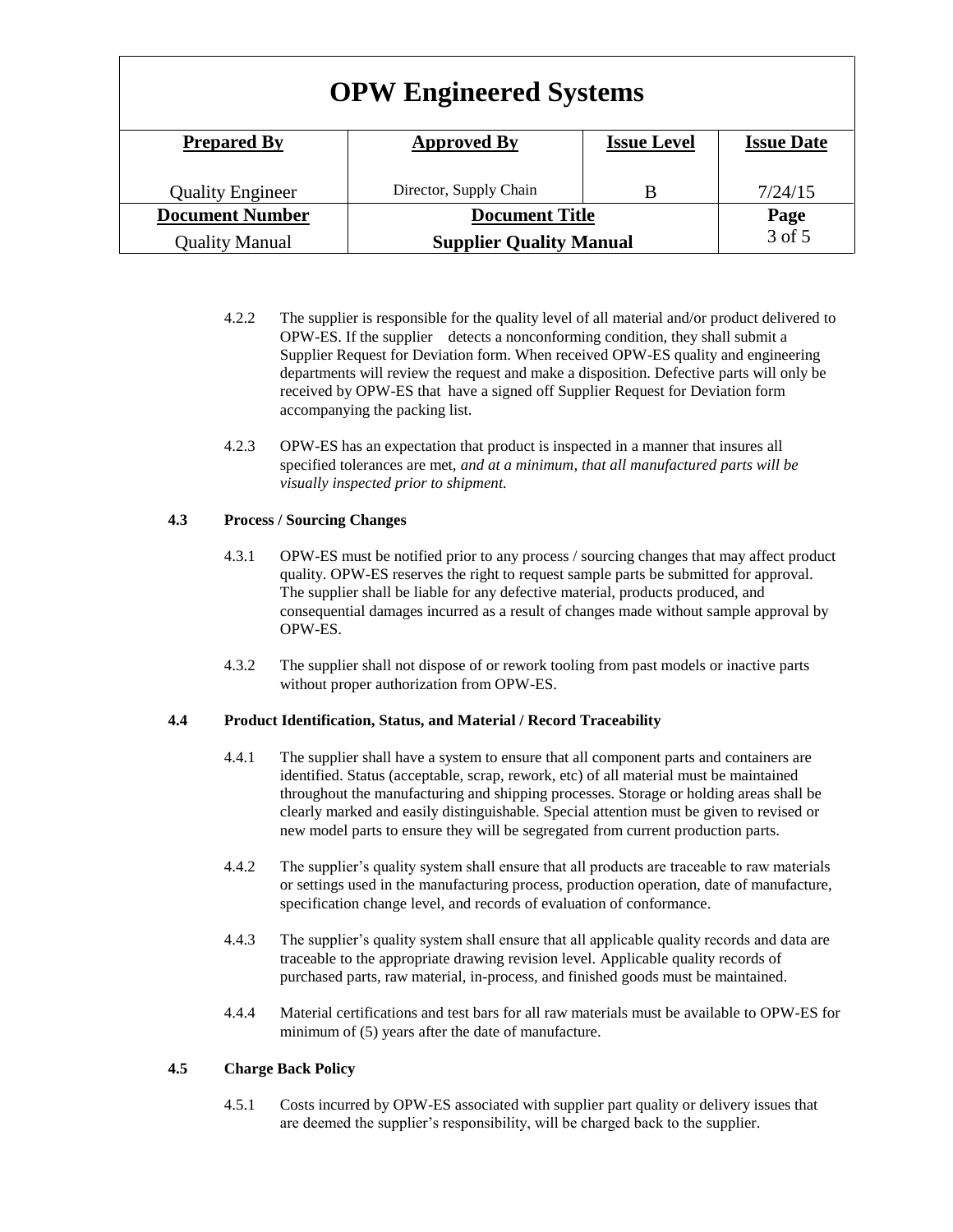| <b>OPW Engineered Systems</b> |                                |                    |                   |
|-------------------------------|--------------------------------|--------------------|-------------------|
| <b>Prepared By</b>            | <b>Approved By</b>             | <b>Issue Level</b> | <b>Issue Date</b> |
| <b>Quality Engineer</b>       | Director, Supply Chain         | B                  | 7/24/15           |
| <b>Document Number</b>        | <b>Document Title</b>          |                    | Page              |
| <b>Quality Manual</b>         | <b>Supplier Quality Manual</b> |                    | 4 of 5            |

## **4.6 Supplier Audits**

4.6.1 OPW-ES reserves the right to re-assess current suppliers prior to placement of new business, as a result of a supplier's quality performance, when there is a change in the supplier's facility or processes, a change in ownership, a significant change in the nature of the product previously supplied, or as a part of OPW-ES's supplier evaluation process (also applies to Tier 2 suppliers).

## **4.7 Training**

4.7.1 The supplier shall maintain a training plan that ensures all personnel (including MP&L personnel) performing work on any OPW-ES parts or services has the appropriate training, education, and or experience.

### **5.0 Delivery Requirements**

## **5.1 Packing Lists / Cleanliness / Packaging**

- 5.1.1 All products delivered to OPW-ES must contain a packing list. The packing list must contain at a minimum the part number, revision, quantity, OPW-ES purchase order number, any applicable heat codes, and supplier's name.
- 5.1.2 Material certifications for all heat codes must be *reviewed for compliance and sent electronically* prior to shipment, ref Work Instruction 5.2 Material Certifications.
- 5.1.3 The supplier is responsible for ensuring that all material / products delivered to OPW-ES shall be clean and free of contamination. Material / products must be packaged in such a manner to ensure material cleanliness and protection from damage. Additional cleanliness or packaging requirements shall be communicated through engineering specifications, drawings and/or purchase order requirements.
- 5.1.4 The supplier shall maintain all equipment used to count, package, or ship material / products to ensure that OPW-ES receives the correct material / products and quantities ordered.

### **5.2 Sample Material / Products**

5.2.1 Samples must be submitted for all new products and NCR corrective action verification. OPW-ES will specify the quantities and what material testing requirements will be involved on the sample part purchase orders. All sample product shipments to OPW ES must include a standard packing list and a *Supplier Request for Deviation form (on red paper)* attached to each container. Upon receipt of products OPW-ES will inspect the products and issue a Part Sample Evaluation Report. The report will disposition the samples as approved, conditionally approved, or disapproved. The supplier is expected to work with OPW-ES engineering and quality departments to get all products approved.